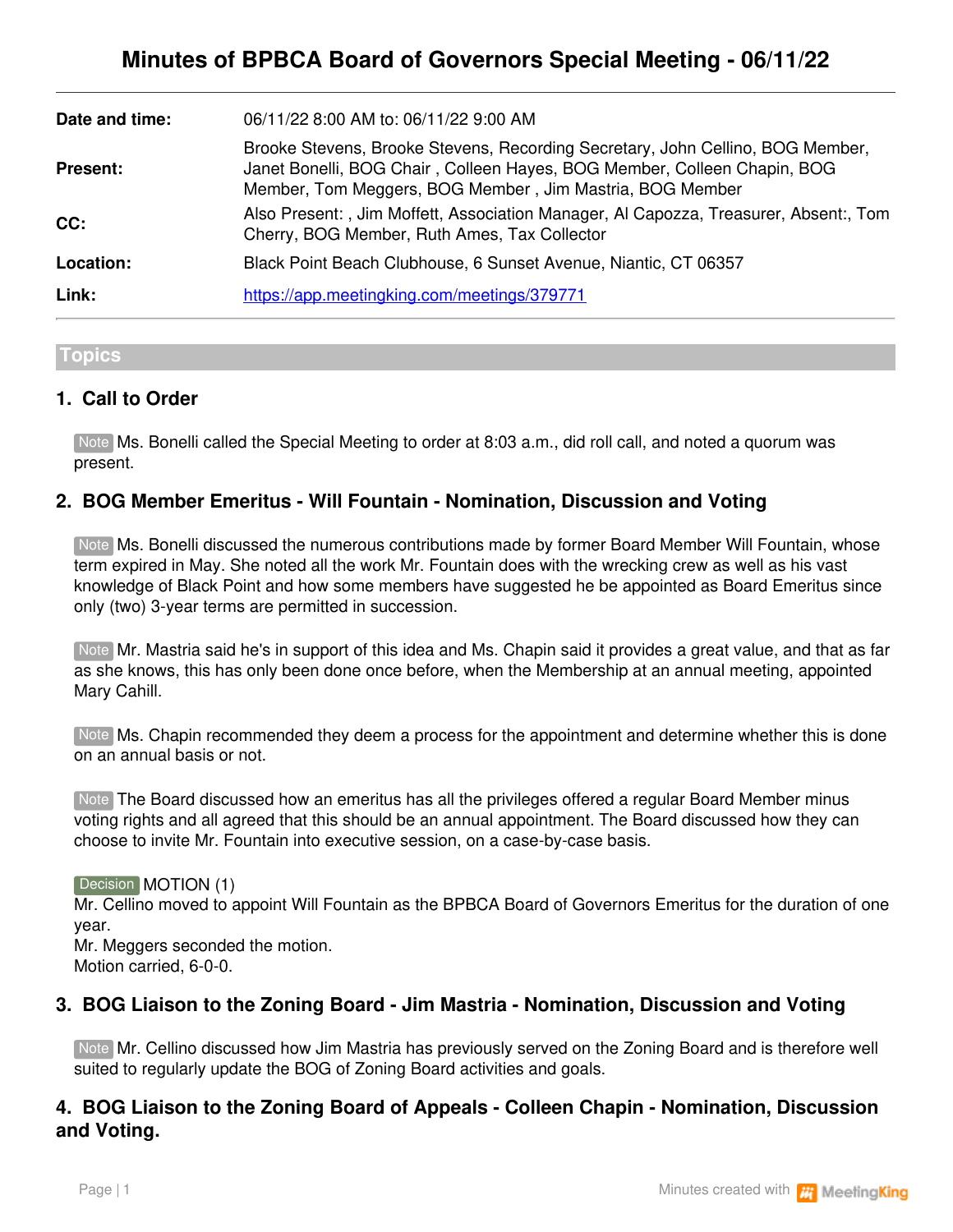Note Mr. Cellino discussed how Colleen Chapin has been a member of the Zoning Board of Appeals for a number of years and is presently its Chair, and as such, this makes her ideally suited to update the BOG regularly of the on goings of the ZBA.

Ms. Chapin said she thinks fulfilling this role would be inappropriate, although she has deep knowledge Note of this Board, she thinks it would be unfair for her to sit in a room with the new Chair since it would feel like she was still a part of the Board.

Note Mr. Cellino said he was not aware that Ms. Chapin was stepping down as ZBA Chair, and Ms. Chapin responded that there is no bylaw that says someone cannot sit on two boards, but she feels that it would be problematic and unfair to do so.

Note Ms. Chapin briefly detailed how the ZBA works noting they meet once a year for an organizational meeting and afterwards, on an as needed basis as appeals come forward. She said she will be meeting with the ZBA to hand things over.

Note The Board discussed what being a liaison to Zoning Board of Appeals and the Zoning Commission entails.

Note Ms. Hayes suggested that Mr. Cellino would be ideal as liaison to the ZBA.

Decision **MOTION** (2)

Ms. Hayes moved to appoint Mr. Mastria as BPBCA Zoning Commission Ex-Officio. Mr. Meggers seconded the motion. Motion carried, 6-0-0.

Decision MOTION (3) Ms. Hayes moved to appoint Mr. Cellino as BPBCA Zoning Board of Appeals Ex-Officio. Mr. Meggers seconded the motion. Motion carried, 6-0-0.

## **5. Master Plan Discussion of Planning, Coordination & Implementation of Buckets**

Note Mr. Cellino said he thinks it would be helpful to select a bucket leader for each category along with establishing and finding non-board members to participate in applicable buckets.

Note Mr. Cellino briefly discussed the contract and his conversation with Mr. Zuba. He explained how the biggest issues he saw was for an addendum for an architect and the fact that we (the Association) would not own our own documents. He added that Mr. Zuba has agreed to cross out that portion.

Note Mr. Cellino mentioned Peter Baril's memorandum regarding the Master Plan, which said the following: "Memo

To: BPBCA Board of Directors

From: Peter Baril (17 SeaView Ave.)

Date: June 10, 2022

RE: Comments on SLAM Master Plan Proposal, dated May 10, 2022

I have reviewed the SLAM proposal and provide the BOG with the following comments and questions. Some of my comments are similar if not identical to the email I submitted to the BOG on June 2, 2021 based on the original Master Plan proposal by SLR. So please excuse the duplication.

In no particular order of significance-

1. BPBC is unique in its political structure. Is SLAM experienced with beach clubs? We don't have or maintain large municipal infrastructure such as water/wastewater facilities, roadways, drainage etc.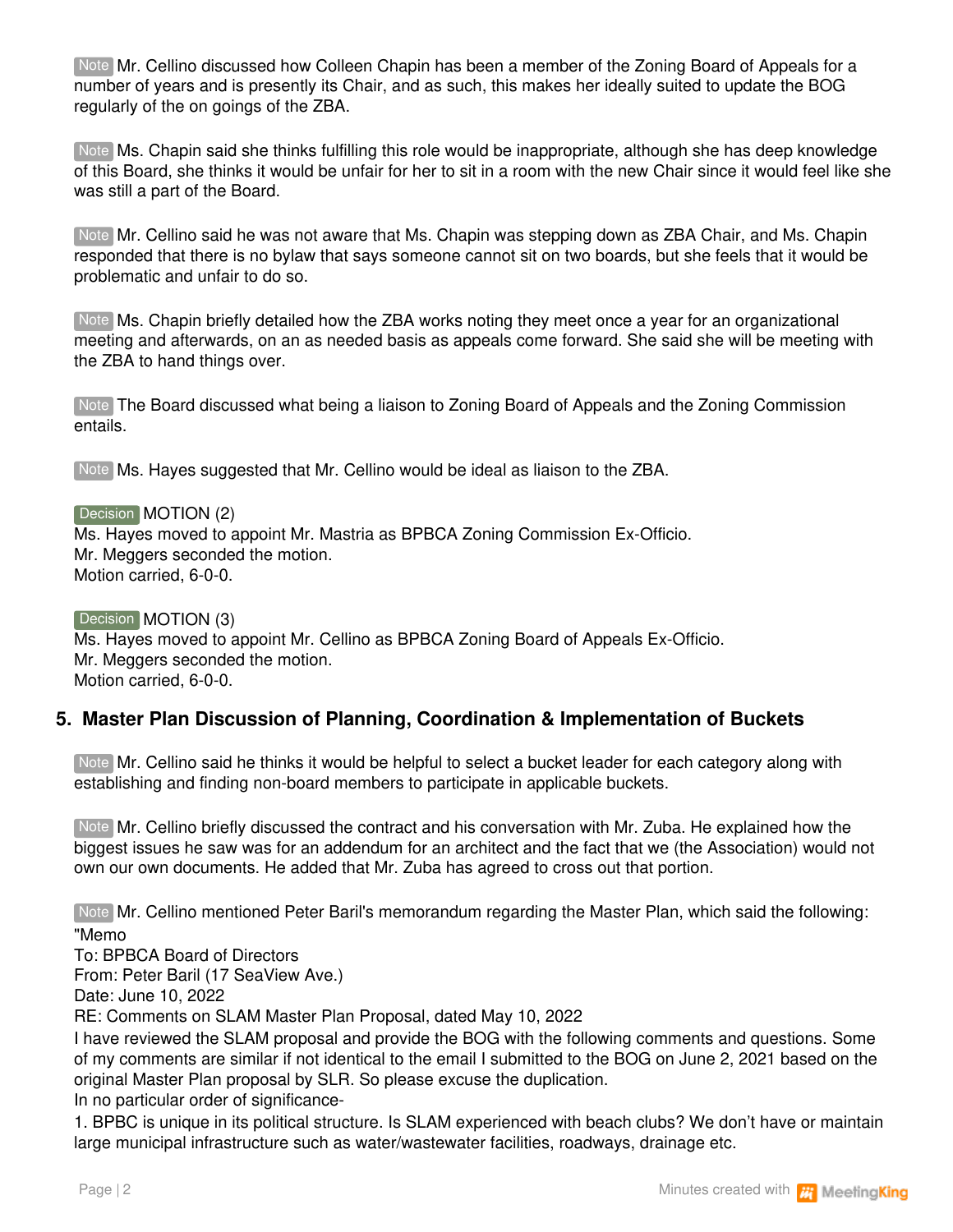2. Are the terms "Working Group" and the "steering committee" used in the proposal, the same thing?

3. The Working group should develop a succinct "Mission Statement" for use in all correspondence to membership. Is the planning horizon 10 years or shorter/longer?

4. In my opinion, community consensus mentioned in SLAM's Project Understanding will be difficult to attain, given the likelihood that few members will actually weigh in. While public engagement should be transparent, it is likely that the Working Group needs to "drive the bus".

5. If member participation will be low, I don't think Working Group and SLAM should spend too much time (and budget) with developing and executing a general Questionnaire. Also, method(s) of disseminating the questionnaire will be very important (i.e. door to door, via web site, etc.). Questions in questionnaire must be very specific (not vague or leading).

6. Task 1 – Project Initiation: Who are the "stakeholders" SLAM mentions? Be specific.

7. Once assembled, the Working Group needs to do a fair amount of preparation before the initial meeting and Tour with SLAM. This included development of mission statement, issues and objective as well as assembling existing documents for SLAM review. It will be important for the Working Group to spend the time gathering available exiting engineering reports, maps, photos, etc. and provide them to SLAM. This will cut down on SLAM's time and effort and our \$\$\$. It'll be important for SLAM to better understand the coastal dynamic characteristics and relationship between beaches and groins (aka piers). Review GNC and GZA engineering reports etc. (don't have them reinvent the wheel).

8. As mentioned in SLAM's Task 2 discussion, the Working Group will need to conduct inventory of assets, identify potential improvements, initiatives and policies pertinent to the Master Planning effort.

9. I would think the majority of the master planning will focus on the beaches. Did GNCB issue a companion report dealing with all our groin (aka: pier) structures? Working Group should develop a list of key physical assets.

10. Prior to meeting with SLAM, the Working Group should read and become familiar with the Town of East Lyme Master Planning documents that are on-line, especially the Town's CRCASS report. We need to understand if and how the CRCASS report contents are relevant to our situation.

11. Again, not too much effort in my opinion should be spent on Task 3 Community Engagement, as getting significant membership participation (i.e. greater than 60%) is unlikely. I doubt you'll get good participation with the on-line survey that SLAM is recommending.

12. Will improving the BPBCA Web Site be part of the Master Plan or is it a separate effort? Developing a heightened degree of "connectivity" among BP members is very important. To that end, an improved website/social media platform should be a recommendation of the Master Plan.

13. Understanding and presenting the history of Black Point (via pamphlets, permanent displays, similarly to those on the Niantic Boardwalk) should also be a recommendation of the Master Plan, IMO.

14. Relatedly, I'm doubtful of the effectiveness of the Focus Group Meetings (up to 2) that SLAM is proposing. This is due to the seasonality of many members. Now perhaps you can assemble a group of full-time members or hold the meeting via Zoom, etc. Likewise, conducting the proposed Community Forums (with hands-on exercises) may not be terribly effective and burn up a good chunk of the budget.

15. SLAM should better define the "Action Agenda" mentioned in Task 5.

16. Project Team: SLAM should be including "engineering services" as well as their land-use and master planning services. Do they have coastal engineering expertise??? I don't see any coastal design engineering on their web site. Coastal infrastructure will be a majority of our master planning. How will they provide budgetary costs for capital investment if they're not experienced in designing coastal facilities? This could be a big issue.

17. Regarding the \$26,000 budget: As is it proposed to be Lump Sum, SLAM is not obliged to provide us billing rates, but we should ask for their estimated number of hours per project personnel (Project manager, staff, CAD, clerical, support, etc.) along with other direct costs (travel, printing, etc.). I'm concerned that because of our membership seasonality, that the work effort by SLAM will have serious schedule drift, which may impact cost. We should ask for their proposed schedule to execute the proposal tasks.

18. Finally, I'm concerned about the number of meetings proposed by SLAM. By my count they have budgeted 10 or 11 meetings, depending on whether the initial meeting and tour will occur at the same time. Each of these meetings will require travel time, some preparation and perhaps attendance by multiple SLAM [project](http://www.meetingking.com)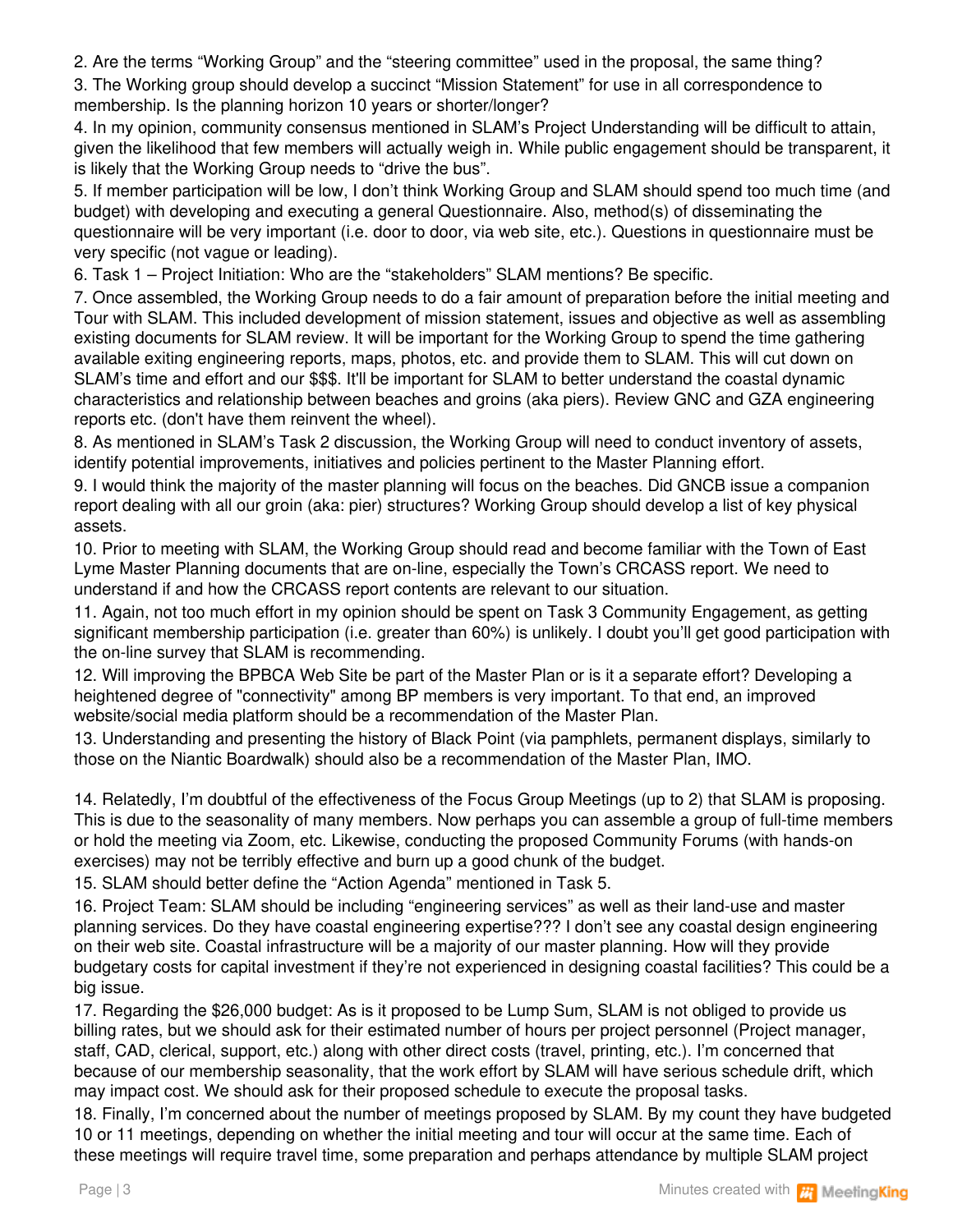team members. This could potentially burn up 30 to 40% of the budget. I recommend discussing this with SLAM."

Note Mr. Cellino noted Mr. Baril's is an engineer with a geological background and has experience with waterfront issues. He said Mr. Baril has indicated that he'd like to be part of the waterfront bucket.

Note Mr. Cellino said Larry Connors who does great work as a carpenter would like to be involved with one of the buckets, as would Ed Zito, who was part of the long-term capital planning committee. He added that it will be very helpful to have Ed impart the work done by the long-term capital planning committee.

Note The Board Members discussed which buckets they would like to participate in, and Mr. Meggers noted he's interested in the beachfront, Mr. Cellino said he's interested in infrastructure/capital assets, Ms. Hayes said she's interested in recreation, and Mr. Mastria said he's interested in community life.

Note Ms. Chapin said she's been a promoter of this and brought this up to Jim Fox for the past several years. She thinks this is a really important thing and is more than happy to participate in whatever capacity makes sense.

Ms. Chapin said we shouldn't dismiss the value that we can get out of this, and that they're all Note ambassadors for this, and each should have a role. She discussed having nimble working groups noting it might be a heavy lift to have 5 separate groups.

Note Ms. Bonelli clarified they would be more feedback groups than working groups, and the information collected could be brought back to the working group. She discussed participating in the community values bucket.

Note Ms. Chapin said she'd be happy to participate in land use.

Note The Board discussed the working groups and Mr. Cellino said he's planning on reaching out to former Board Member Phil Lombardo, since he facilitated the work on the long-term capital planning committee.

Note Ms. Hayes discussed how she briefly asked about an investment committee in the past and learned once she became part of the Board, that there isn't one. She would like to see the Board move in this direction.

Mr. Meggers suggested they list the liaison buckets on the website and ask interested parties to contact Note them. He said they can also note that they plan to put a survey together to send out to the community.

Note The Board discussed how the buckets are interrelated and overlap.

Note Ms. Hayes discussed how there should be an investment committee for the Association and Mr. Meggers said it would be helpful to reach out to Chris Gent about this.

Note Ms. Chapin noted everything is intertwined and everyone will be able to offer their opinion.

Note Mr. Cellino said looking at the Master Plan done for Groton Long Point will be useful.

Note Mr. Cellino suggested that Colleen Chapin be the point of contact with S.L.A.M. and Mike Zuba.

Note Mr. Meggers said they can all ask around regarding their buckets and discuss them at the June 23rd, 2022, BOG meeting.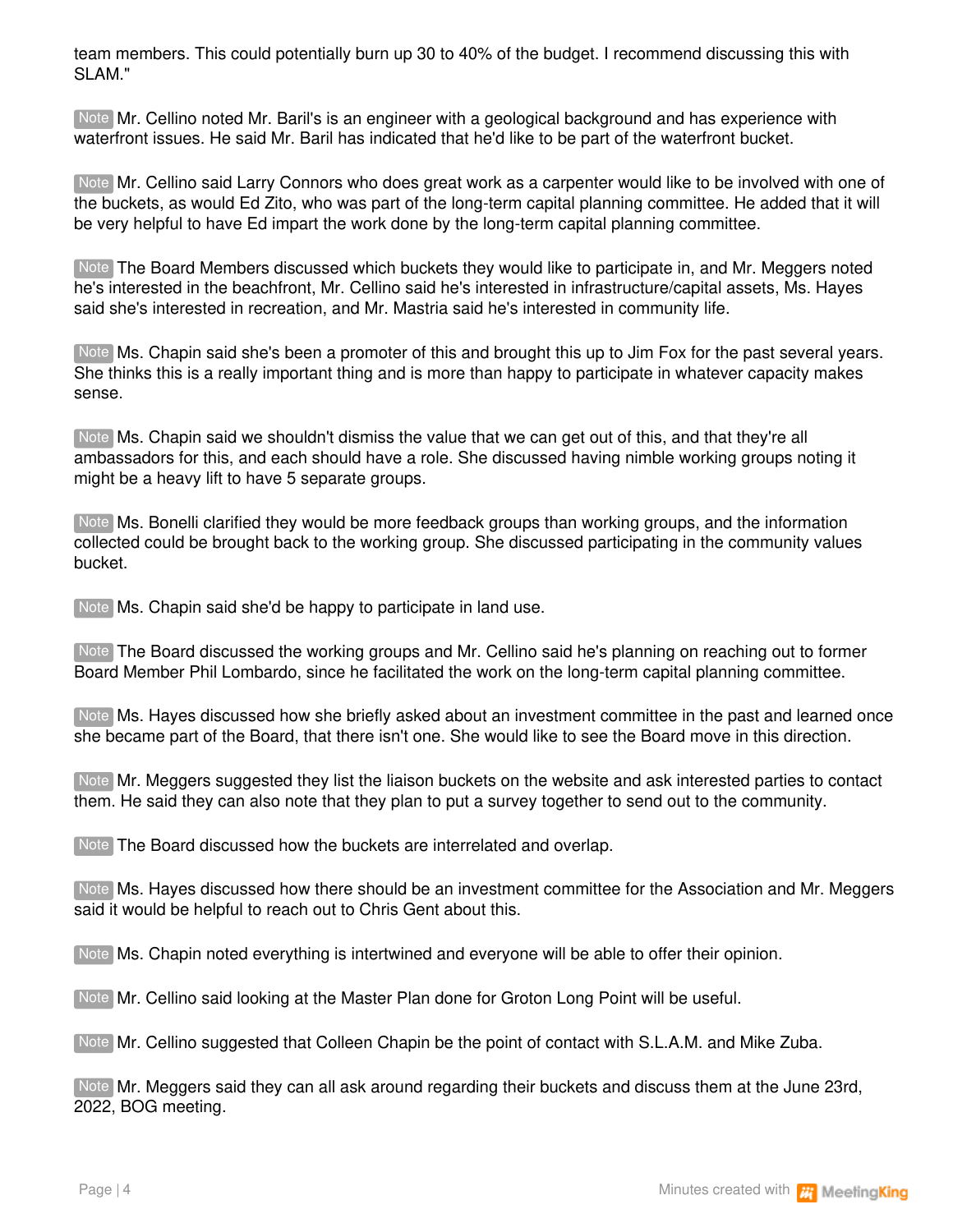Note Ms. Chapin said there are many interaction points over the next few weeks, such as the 4th of July picnic, which will give them the opportunity to reach out to members of the Public.

Note Mr. Meggers discussed increasing the Clubhouse technology and adding a monitor screen for events and meetings. The Board tabled this discussion noting they will put it on a future agenda.

Task  $\square$  The Board discussed including a blurb about the Master Plan for the Black Pointer. Ms. Chapin said she will touch base with Ms. Stevens regarding what to post on the website.

*Owned by Colleen Chapin, BOG Member*

## **6. Club Update**

Note Ms. Hayes gave an update on Club and noted some of the following:

For the Red Cross certification, there is an online component which everyone will finish in advance of the inperson completion on June 27th, after the first day of Club.

The Co-Directors haven't sought help in obtaining supplies, so the only outstanding items are the 4 tables needed for outside.

Note Mr. Cellino suggested obtaining the tables from BJ's Wholesale Club and Mr. Moffett pointed out they're tight on storage room.

Note Ms. Chapin suggested that if new tables are purchased, they should replace some of the tables inside, and those replaced could in turn, be moved outside.

Note The Board determined that no additional tables need to be purchased right now.

Note Ms. Hayes said she has two quotes for playground improvements, but that that's really for later in the season when they find out how much money we make from the club season.

Note Ms. Hayes said she got one piece of feedback about going to five days and that the person wasn't happy; they decided they will accommodate on a case-by-case basis for anyone who may prefer the old schedule.

Ms. Hayes detailed how they're going to do a better job this year tracking who pays for the whole Note season, week, or day. She said this lack of tracking is why this year's Rec budget is an educated guess and Mr. Capozza noted 119 children participated in the program last year.

Note Ms. Hayes said the shed used to store Club supplies has been cleaned out and organized.

## **7. BP Golf Tournament**

Task  $\square$  Mr. Meggers gave an update on the golf tournament and asked Ms. Stevens to forward the info to Suzanne Smith, so it can be published in the Black Pointer.

*Owned by Brooke Stevens, Recording Secretary*

Note Mr. Meggers discussed how the proceeds go to the Cahill Scholarship Fund and Ms. Hayes said she believes the Scholarship is well funded.

Note Mr. Meggers discussed the possibility of determining where the proceeds go each calendar year.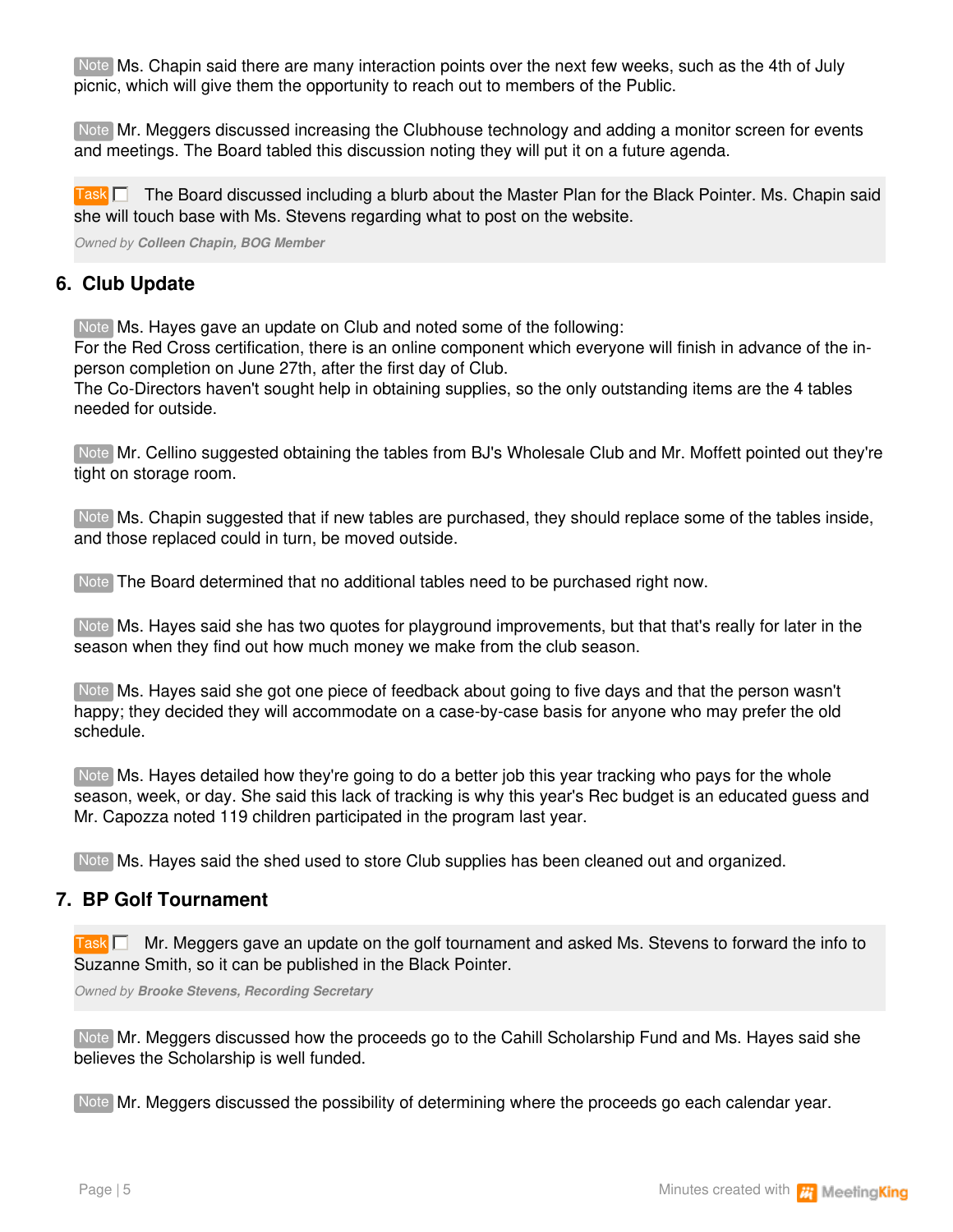Ms. Hayes said she will reach out to Wendy Bourget to learn more specifics about the Scholarship Funding. **Task** 

*Owned by Colleen Hayes, BOG Member*

# **8. Wrecking Crew Update**

Note Mr. Fountain was not in attendance and there was no update.

# **9. Association Manager Update**

Note Mr. Moffett reported some of the following:

He took delivery of the boat dock, but it was the wrong size.

The Mobi mats will be installed next week and he's working with Nebelung on this, since it changes how he handles the beach.

Patrol starts next week.

Note Mr. Moffett reported some of the following:

He took delivery of the boat dock, but it was the wrong size.

The Mobi mats will be installed next week and he's working with Nebelung on this, since it changes how he handles the beach.

Patrol starts next week.

Mr. Capozza asked if volunteers are needed for the 4th of July picnic and Mr. Mastria noted the Men's Note Club will be volunteering to help with this.

Task **MS. Hayes suggested they ask people to bring side dishes again this year and asked Ms. Stevens** to reach out to Suzanne Smith about including something in the Black Pointer.

*Owned by Brooke Stevens, Recording Secretary*

## **10. Future Meetings**

Note The Board discussed how they will continue to meet the 4th Thursday of the month and create broad agenda topics at each meeting, so the agenda can be published one week in advance.

Note The Board discussed how the next meeting will include a club update, golf tournament update, 4th of July update, website update & invite to the web designer in residence, a road race update, the standard staff reports, and an invite to Zoning Commission members Jim Fox and Jim Allen, and ZEO Jim Ventres.

Note Mr. Capozza noted that an additional signatory is needed now that Steve Beauchene's term has ended, and he recommended Ms. Hayes take his place since she is here year-round.

## **11. Executive Session re Legal Issues Update and Personnel Items.**

#### Decision MOTION (4)

Ms. Chapin moved to enter Executive Session at 9:40 a.m. for the purpose of discussing Legal Issues and Personnel Items. Ms. Hayes seconded the motion. Motion carried, 6-0-0.

Note The Board exited Executive Session at 10:15 a.m.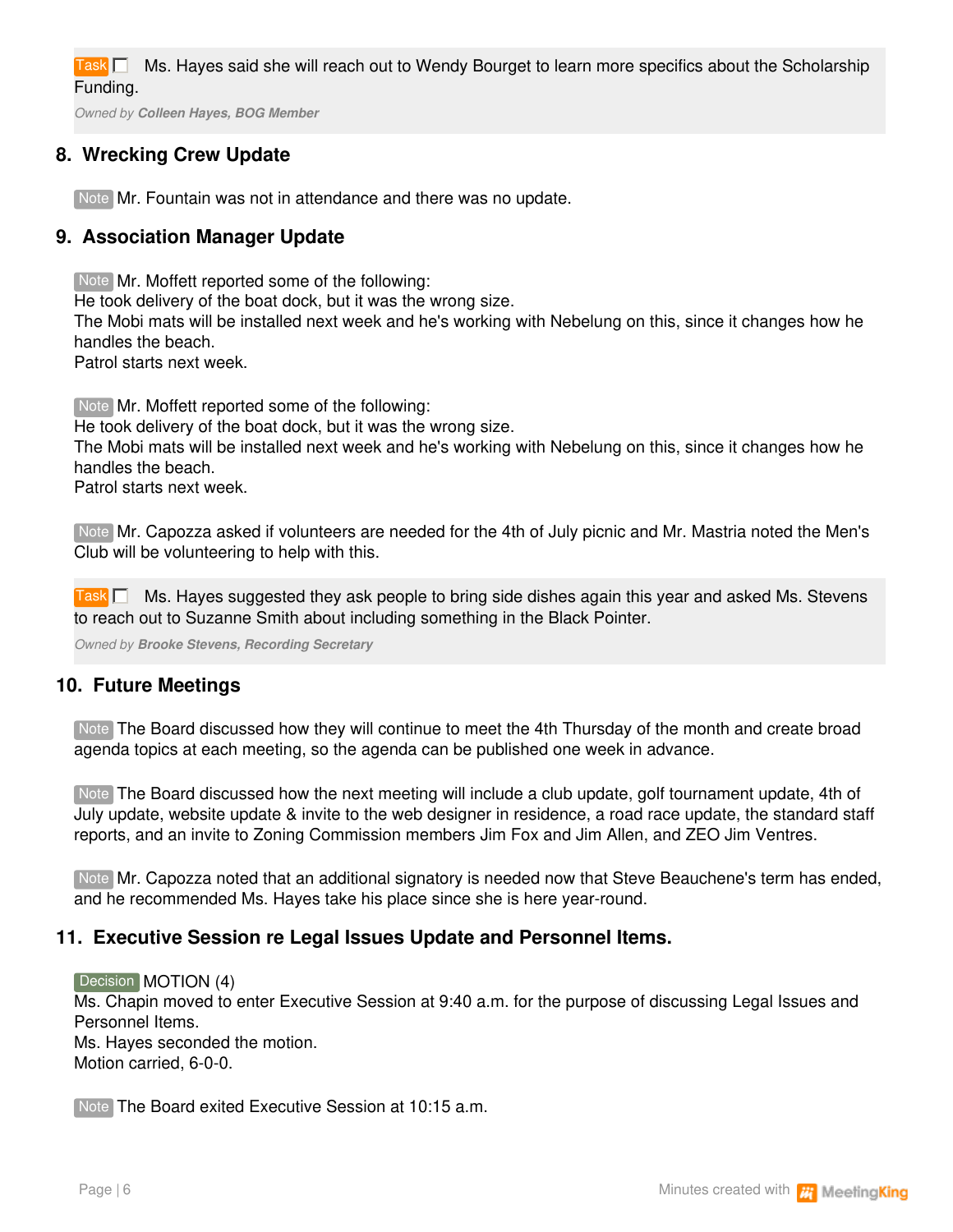Decision MOTION (5) Ms. Hayes moved to solicit a proposal for new legal representation. Mr. Mastria seconded the motion. Motion carried, 6-0-0.

Decision **MOTION** (6) Ms. Bonelli moved to Increase the salary of the Association Manager to \$23,500, effective July 1st, 2022. Mr. Mastria seconded the motion. Motion carried, 6-0-0.

## **12. Adjournment**

Decision **MOTION** (7)

Mr. Mastria moved to Adjourn the June 11th, 2022, Special Meeting of the BPBCA BOG at 10:16 a.m. Mr. Meggers seconded the motion. Motion carried, 6-0-0.

Note Respectfully Submitted, Brooke Stevens, Recording Secretary